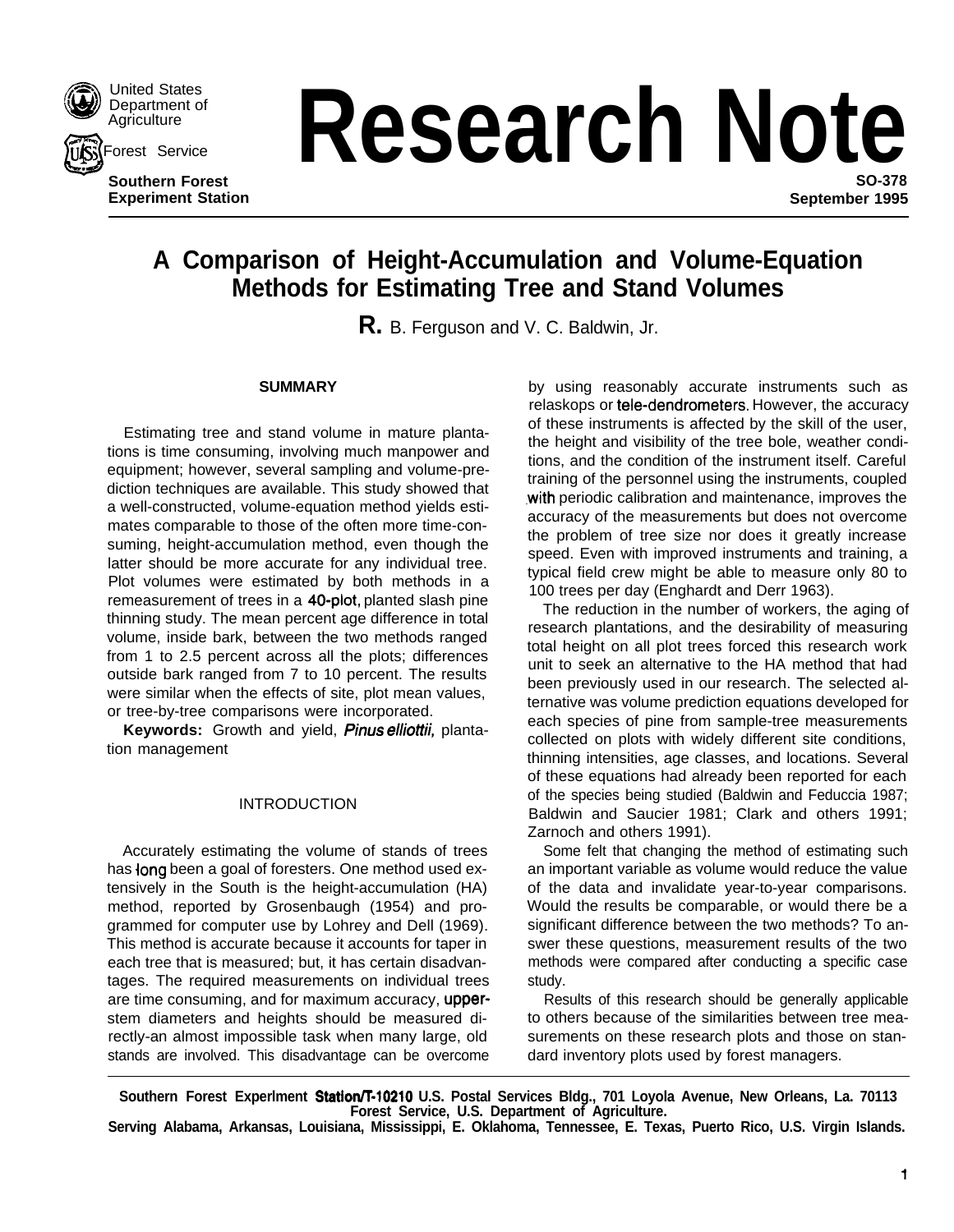#### **METHODS**

Volumes estimated by the HA method were compared with volumes estimated by the volume-equation (VE) method in a field study scheduled for periodic remeasurement in the winter of 1989-90. The study was a slash pine (Pinus *elhotfii* var. *elliottii* Engelm.) test installed in two plantations near Peason, Louisiana. Plantation A was 39 years old with an average site index of 81 ft (base age 50), and plantation B was 41 years old with an average site index of 78 ft (base age 50). The study was begun in the winter of 1964-65 with eight treatments consisting of seven thinning intensities and an unthinned check. Forty 0.15-acre plots were measured.

Field crews first measured all plot trees for total height in feet using a relaskop and for diameter at breast height (d.b.h.) in tenths of an inch. Then they returned to each plot and selected sample trees following an established sampling procedure. The relaskop was then used to measure the height of these sample trees at each 2-inch change in bole diameter to determine taper-the information needed for the HA method of estimating volume. Individual tree cubic-foot volumes and finally total area volumes, expressed in cubic feet per plot outside and inside bark, were then computed using the height-accumulation and plot-summary computer programs developed by Lohrey and Dell (1969). These programs calculate individual sample tree volumes by height accumulation and then, given the basal area of each tree, estimate the total volume of each plot using the **sample**tree mean-volume to mean-basal-area ratio estimator. Inside-bark measurements were estimated by applying a constant mean-inside-bark-diameter to outside-barkdiameter ratio at each measured taper point. The mean ratio selected, 0.87, had been previously determined from earlier measurements of bark thickness of **plantation**grown slash pines from this and other slash pine growthand-yield studies.'

The taper/volume functions of Thomas and Parresol (1991) were applied separately to estimate the total volume of individual trees. The Thomas and Parresol volume equations were derived using linear and nonlinear regression methods on felled-tree data from 199 sample trees representing a range of ages, diameters, stand densities, site indices, thinning treatments, and geographic locations.2 The Thomas and Parresol equations were chosen for this comparison partly because some of the data used to provide parameters for the VE models came from trees felled from plots within this thinning study.The taper and corresponding volume functions are:

$$
\hat{d}^2/D^2 = b_1(x-1) + b_2 \sin(c\pi x) + b_3 \cot(\pi x/2)
$$
 (1)  

$$
\hat{v} = kD^2H \int b_1(x-1) + b_2 \sin(c\pi x) + b_3 \cot(\pi x/2) dx
$$
 (2)

Where:

- *d=* diameter at a given height
	- *D=* diameter-outside-bark at breast height (d.b.h.)
	- $H = \text{total height}$

 $\check{\mathbf{x}}_i$ 

- height of observation/total height above *x=* ground
- x,  $\mathbf{x}_u =$  lower relative height  $(h_i/H)$  and upper relative height (h<sub>u</sub>/H), respectively, where *h*, is the lower height limit and  $h_{\mu}$  is the upper height limit

$$
V =
$$
 volume

- $\pi = 3.14159$
- $k = \pi/40,000$  if diameters are measured in centimeters and heights in meters or  $\pi$ 576 if diameters are measured in inches and heights in feet.

 $b_1$ ,  $b_2$ ,  $b_3$ ,  $c =$  coefficients estimated from the data.

The estimated coefficient values for the slash pine data are presented in table 1. Note that: (1) because these equations involve predictions using relative heights and diameters, the coefficients are valid for measurements made in either Standard International (metric) or English units when the appropriate *k* is selected, and (2) there are separate sets of coefficients for trees from unthinned stands and for trees from stands thinned at least once.

In the alternative application, individual tree volumes were predicted using equation (2) and the corresponding coefficients from table 1, depending on whether the tree was in a thinned or an unthinned plot. These vol-

<sup>&</sup>lt;sup>1</sup>Ferguson, R.B., Unpublished reports: "Thinning alternatives for planted slash pines," "The effect of age and residual basal area on growth and yield of planted slash pine *on a* medium to *poor* site." and "Timing of first thinning of planted slash pine;" (on file: USDA Forest Service, Southern Forest Experiment Station, RWU-4101, 2500 Shreveport Highway, Pineville, LA 71360).

<sup>&</sup>lt;sup>2</sup>The Thomas and Parresol paper provides only coefficients for inside-bark taper or volume of planted slash pine. At our request, Mr. Parresol refit this model to the original data to also provide coefficients for outside-bark taper and volume. We gratefully acknowledge his contribution.

R. B. Ferguson is a forester, and V. C. Baldwin, Jr., is the principal forest biometrician at the U.S. Department of Agriculture, Forest Service, Southern Forest Experiment Station, Silviculture of Artificially Regenerated Southern Pines Research Work Unit, 2500 Shreveport Highway, Pineville. LA 71360.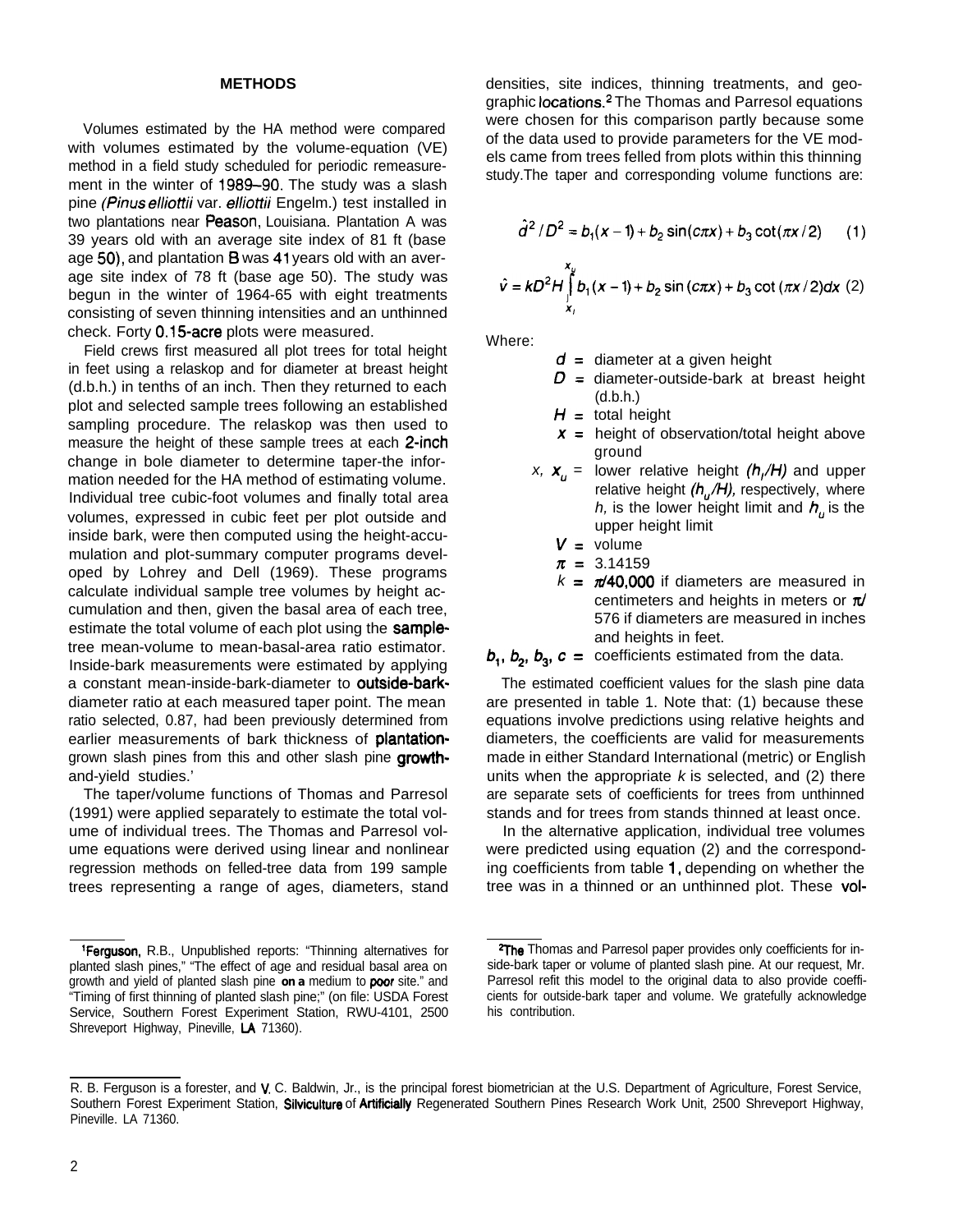Table 1 *.-Coeffioents for solving s/ash pine taper and volume equations by Thomas and Parresol (1991)*

| <b>Bole</b><br>measurement                           | Coefficient values       |                   |                   |              |  |  |  |
|------------------------------------------------------|--------------------------|-------------------|-------------------|--------------|--|--|--|
|                                                      | ь,                       | ь,                | $b_{3}$           | С            |  |  |  |
| Unthinned plantations<br>Inside bark<br>Outside bark | $-0.66200$<br>$-1.01750$ | 0.02780<br>.01789 | 0.00456<br>.01009 | 1.50<br>1.50 |  |  |  |
| Thinned plantations<br>Inside bark<br>Outside bark   | $-0.74100$<br>$-1.02570$ | .03450<br>.01160  | .00391<br>.00750  | 1.50<br>1.75 |  |  |  |

umes were then summed for each plot to obtain the predicted plot volumes.

The volume estimates from the two methods were then statistically compared on both an individual-tree and a plot basis. Differences were compared among all 40 plots and between plots on the 2 different plantation sites. Expected differences in volume due to the effect of thinning on taper (Baldwin and Feduccia 1991) were assumed to be accounted for by the use of the different coefficients for equations applied to trees from thinned or unthinned plots. The correlation coefficient  $(1)$  of the observed and predicted values was computed for each combination of volume estimates. In addition, the mean percent difference, *PDlfF =(100/n) Z (VE-HA)IHA;* the HA mean,  $HA$ ; the VE mean,  $VE$ ; and the mean difference,  $\overline{DIFF} = (1/n) \sum (E-HA)$  statistics were computed.

# RESULTS AND DISCUSSION

Generally, the VE method predicted higher individual tree and plot volumes than the HA method (table 2). The total mean predicted plot volume, inside bark, for all 40 plots differed by only 1.9 percent between the 2 methods. The mean percent age difference for the outsidebark volumes was higher, differing by 9.0 percent. These values remained about the same when age (site) and tree-to-tree differences were considered. Figures 1 and 2 show an extremely close correlation between the two volume-prediction procedures. The correlation would have been even closer if the five highest volume plots, which were unthinned, had been eliminated (fig. 1). However, all plots were included to generalize the comparisons. This does indicate, even though the taper-volume equations were developed with different coefficients for thinned and unthinned stands, that density still had a strong influence on the volume predictions. Better predictions might be obtained by accounting for stand density either as a predictor variable in volume-taper equations or by developing separate equations for different density classes. The latter method has been used with live crown ratio as the density surrogate (Dell 1979).

The differences between the methods are similar for trees and plots (table 2), so it does not appear that the sampling procedure and the procedure for estimating the mean-volume to mean-basal-area ratio, when used with height accumulation to estimate plot volumes, contributed to the differences.

The 9.0-percent difference for outside-bark volumes was considered to be acceptable but large, which warranted additional study. A subset of 25 sample trees was selected that differed in outside bark volume by 6  $ft<sup>3</sup>$  or more between the HA and the VE methods. Using the measured 2-inch bole diameter change points, their corresponding heights for each of these sample trees, and the compatible taper equations based on equation (1) the inside- and outside-bark diameters at each height were **predicted. The** height-versus-diameter points for the two methods were then plotted in an overlay fashion. A consistent trend was noted in each of these graphs. The bole taper of the lower portion of each sample tree was similar for the two methods, even though the diameters predicted by the taper equations were consistently larger. The upper portion of each bole, roughly corresponding to the live crown, tapered more sharply using the HA method.This difference indicates lower total outside-bark volume predictions by the HA method for the crown por-. tion of the bole (fig. 3).

Although the study reveals differences between the methods, it does not indicate which of the two methods is more accurate. Possibly, outside-bark measurements made on the population of trees in question should give more accurate results than those from an equation developed from measuring some other population. Moreover, given that the field measurement error is low, it is reasonable to assume that the HA method will be more accurate for any given tree, particularly if the height for each l-inch change in diameter rather than for each 2-inch change is measured. However, the value of that precision has to be weighed against the time needed to take those additional measurements.

The closeness of fit of these two methods may not hold for all plantations. Tests should be conducted on plantations with different site qualities, ages, densities,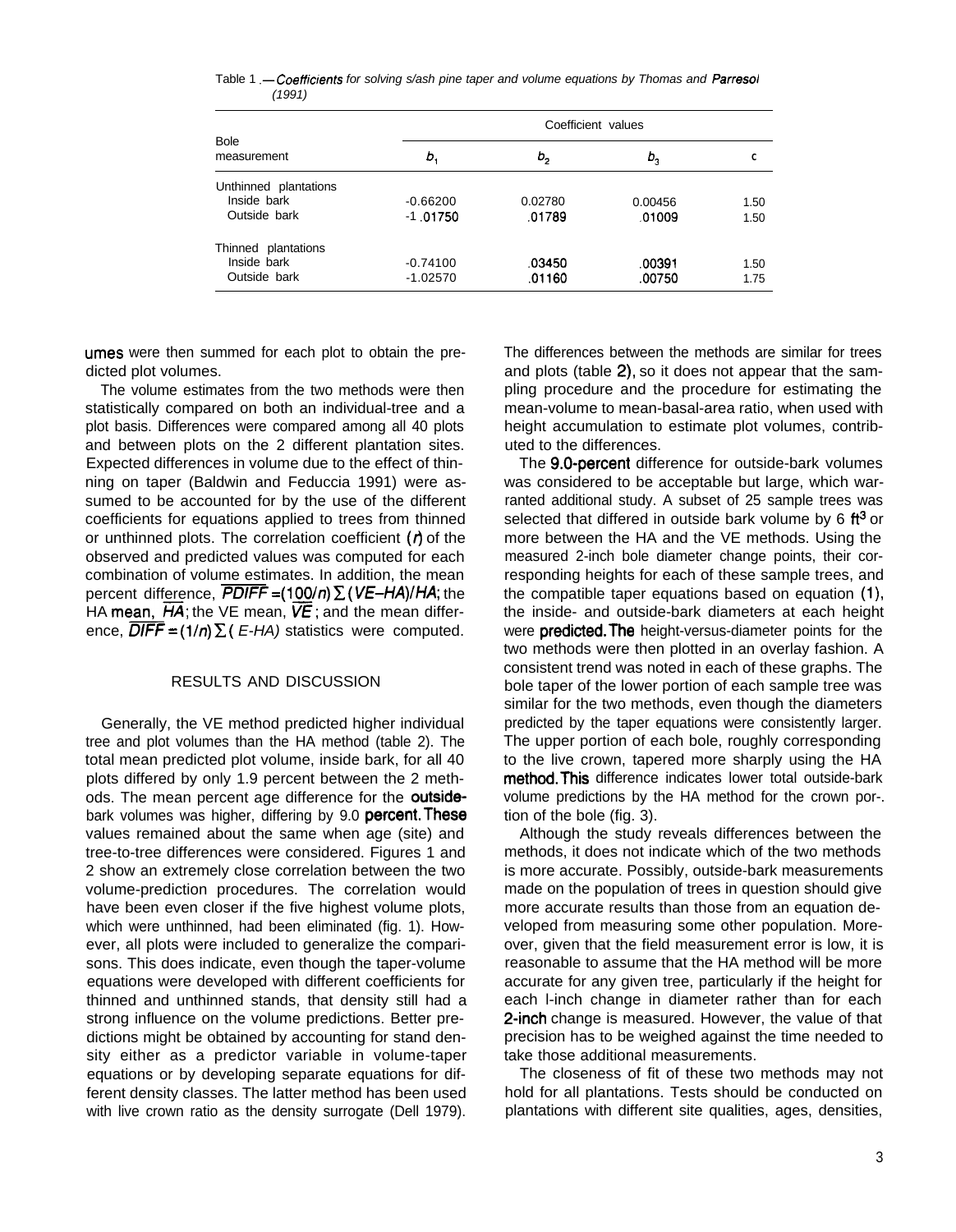| Treatment category<br>for comparing methods<br>of estimating total<br>bole volume | Statistic'                                                  |                                                            |              |                     |           |             |  |
|-----------------------------------------------------------------------------------|-------------------------------------------------------------|------------------------------------------------------------|--------------|---------------------|-----------|-------------|--|
|                                                                                   | n                                                           | r                                                          | <b>PDIFF</b> | HA                  | <b>VE</b> | <b>DIFF</b> |  |
| Full plot predictions                                                             |                                                             |                                                            |              |                     |           |             |  |
|                                                                                   |                                                             | -------------- Ft <sup>3</sup> /plot (i.b.) -------------- |              |                     |           |             |  |
| All plots                                                                         | 40                                                          | 0.991                                                      | 1.92         | 450.75              | 455.61    | 4.86        |  |
| Plantation A                                                                      | 16                                                          | .988                                                       | 2.49         | 451.21              | 457.43    | 6.22        |  |
| Plantation B                                                                      | 24                                                          | .993                                                       | 1.57         | 450.45              | 454.40    | 3.95        |  |
|                                                                                   | ---- ----- ----- Ft <sup>3</sup> /plot (o.b.)-------------- |                                                            |              |                     |           |             |  |
| All plots                                                                         | 40                                                          | 0.995                                                      | 9.03         | 603.24              | 658.00    | 54.76       |  |
| Plantation A                                                                      | 16                                                          | .996                                                       | 9.51         | 604.00              | 659.84    | 55.84       |  |
| Plantation B                                                                      | 24                                                          | .995                                                       | 8.72         | 602.74              | 656.78    | 54.04       |  |
| Sum of sample trees only                                                          |                                                             |                                                            |              |                     |           |             |  |
|                                                                                   |                                                             | Sample (i.b.) -----------                                  |              |                     |           |             |  |
| All sample trees                                                                  | 40                                                          | 0.966                                                      | 1.70         | 216.26              | 219.94    | 3.68        |  |
| Plantation A                                                                      | 16                                                          | .954                                                       | 2.90         | 227.74              | 234.54    | 6.80        |  |
| Plantation B                                                                      | 24                                                          | .972                                                       | .90          | 208.60              | 210.20    | 1.60        |  |
|                                                                                   | ------- ------- Sample(o.b.)--------------                  |                                                            |              |                     |           |             |  |
| All sample trees                                                                  | 40                                                          | 0.978                                                      | 8.64         | 289.75              | 315.09    | 25.34       |  |
| Plantation A                                                                      | 16                                                          | .962                                                       | 9.88         | 305.25              | 335.27    | 30.02       |  |
| Plantation B                                                                      | 24                                                          | .982                                                       | 7.82         | 279.42              | 301.63    | 22.21       |  |
| Tree-by-tree comparisons                                                          |                                                             |                                                            |              |                     |           |             |  |
|                                                                                   |                                                             |                                                            |              |                     |           |             |  |
| All sample trees                                                                  | 520                                                         | 0.990                                                      | 1.27         | 16.67               | 16.92     | 0.25        |  |
| Plantation A                                                                      | 206                                                         | .987                                                       | 2.55         | 17.71               | 18.22     | .51         |  |
| Plantation B                                                                      | 314                                                         | .992                                                       | .42          | 16.00               | 16.07     | 07          |  |
|                                                                                   |                                                             |                                                            |              | $Ft^3$ /tree (0.b.) |           |             |  |
| All sample trees                                                                  | 520                                                         | 0.990                                                      | 9.11         | 22.32               | 24.24     | 1.92        |  |
| Plantation A                                                                      | 206                                                         | .988                                                       | 10.35        | 23.71               | 26.04     | 2.33        |  |
| Plantation B -                                                                    | 314                                                         | .992                                                       | 8.30         | 21.41               | 23.05     | 1.64        |  |

Table 2.-Closeness of fit statistics based on estimating total volume, inside and outside bark, by *height accumulation (HA) procedures versus the Thomas and Parresol(1991) volume equations (VE)*

**e**  $n =$  sample size of the **comparison;**  $r =$  correlation coefficient; **PDIFF** = mean percent age difference = (100/n) *X (VE-HA)/'HA <sup>=</sup>* height accumulation mean; *VE =* Thomas and Parresol  $(1991)$  volume equation mean:  $\overline{DIFF}$  = mean difference =  $(I/n)$   $\Sigma (VE-HA)$ .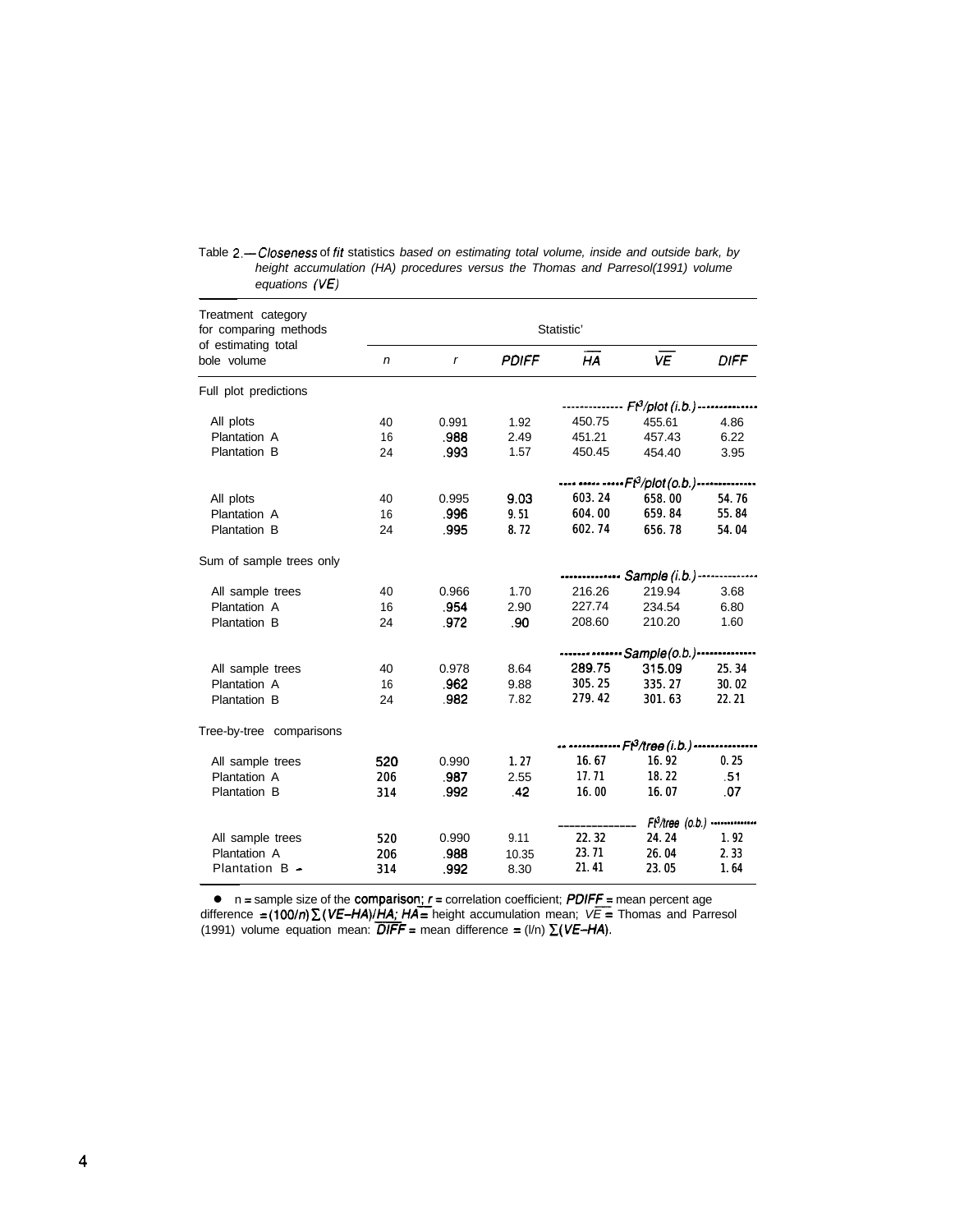

**Figure 1 .-Comparison** *of the height-accumulation (HA) method and the Thomas and Parresol(l99 1) volume-equation (VE) method for computing plot volumes, Inside and outside bark.*



**Figure 2.-Comparison** *of the height-accumulation (HA) method and the Thomas and Parresol(1991) volume-equation (VE) method (VE) computing sample-tree volumes, inside and outside bark.*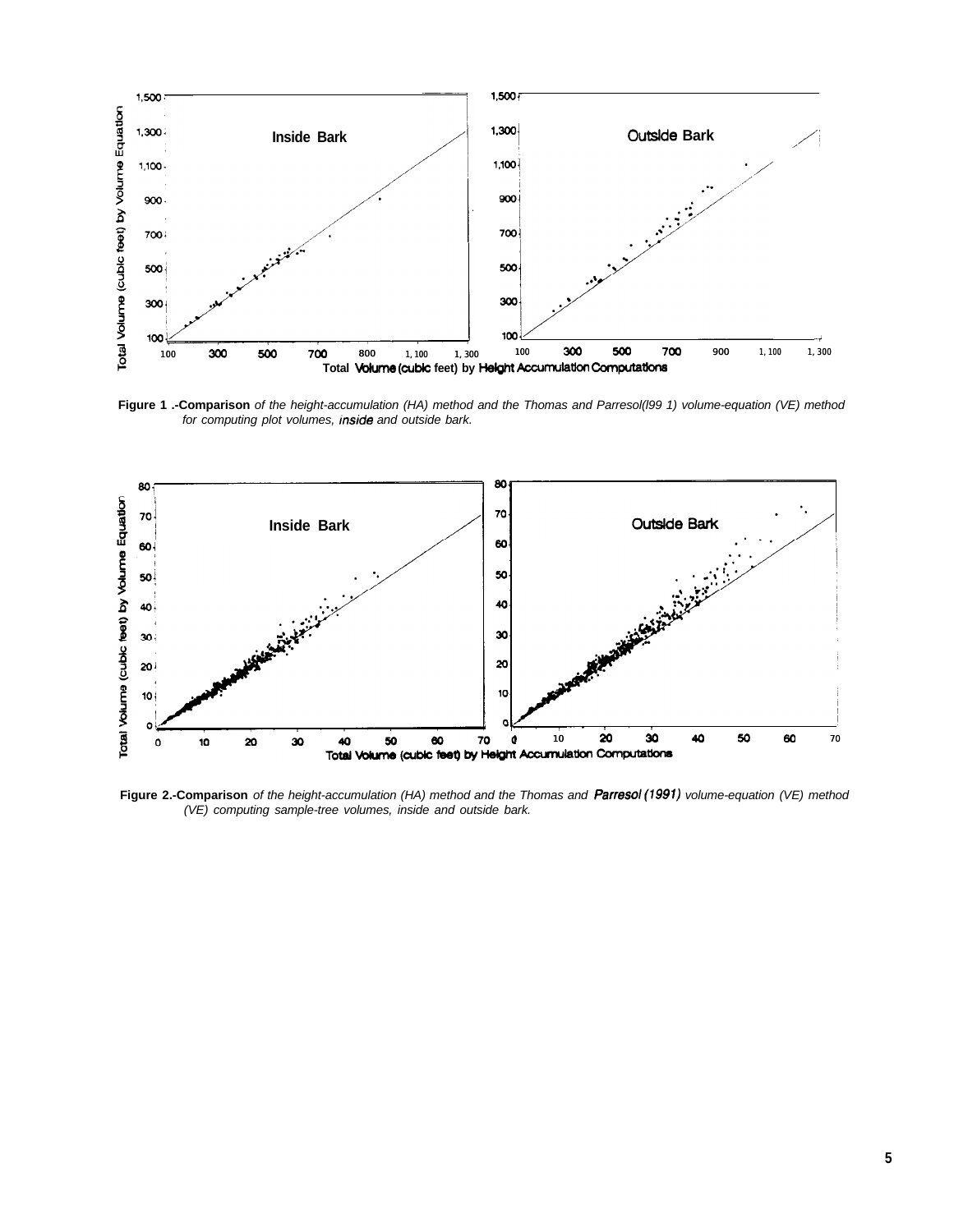

Figure *3.-Comparison of bole taper, outside and inside bark, for a typical sample tree.*